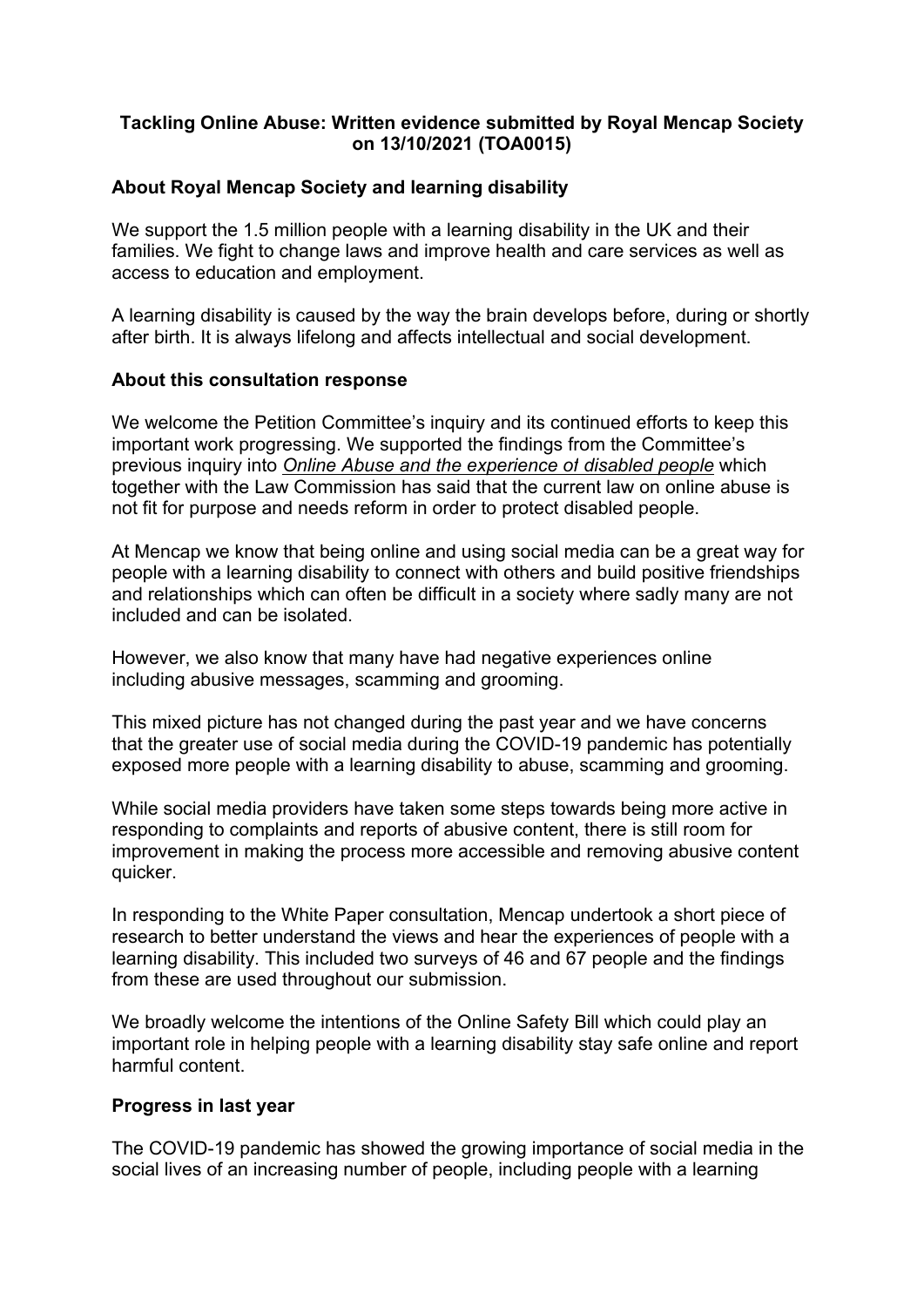disability. Lockdowns, shielding and self-isolation have forced many people the begin utilizing social media or increase the use of it to remain in contact with friends and family.

Added to this has been the drive to move services, such as GP appointments, online meaning that people are now almost required to have some form of technology to connect to the services they have for years attended in person.

These developments have shown that more needs to be done to increase access to technology and social media for groups that have tended to be more socially isolated such as people with a learning disability. But this must be done in tandem with better education and reporting processes to ensure that people with a learning disability can access and use social media safely.

Over the past year we are pleased to say that we have engaged with social media companies to begin addressing the issues of reporting and general accessibility. In particular Facebook and YouTube have sought to work constructively with us on making things better and we look forward to continuing this work.

### **Scale and impact of online abuse**

Sadly, people with a learning disability tend to have fewer friends, are less likely to be in a relationship and have fewer opportunities for socialising than the general population.

Research from Scope in 2017 uncovered that a shocking 85% of young disabled adults from the 18-34 year old age group feel lonely.

As a result, over half of working age disabled people who have felt lonely in the past year said they experienced depression (62%) and anxiety (58%); and half (49%) experienced stress (Scope.org.uk. 2018).

Children with a learning disability usually have smaller social networks than children without a learning disability. In many cases their network is limited to close family and carers. Almost 1 in 3 young people with a learning disability to us that they spend less than 1 hour outside their home on a typical Saturday (Mencap, 2016).

Being online and social media can be a useful way of forming friendships and relationships.

#### **Online abuse**

Increasingly we are finding that people with a learning disability say they often feel uncomfortable online due to actual or potential abusive comments.

A number of respondents to our surveys said they felt that they have been bullied or have received nasty messages. One respondent told us: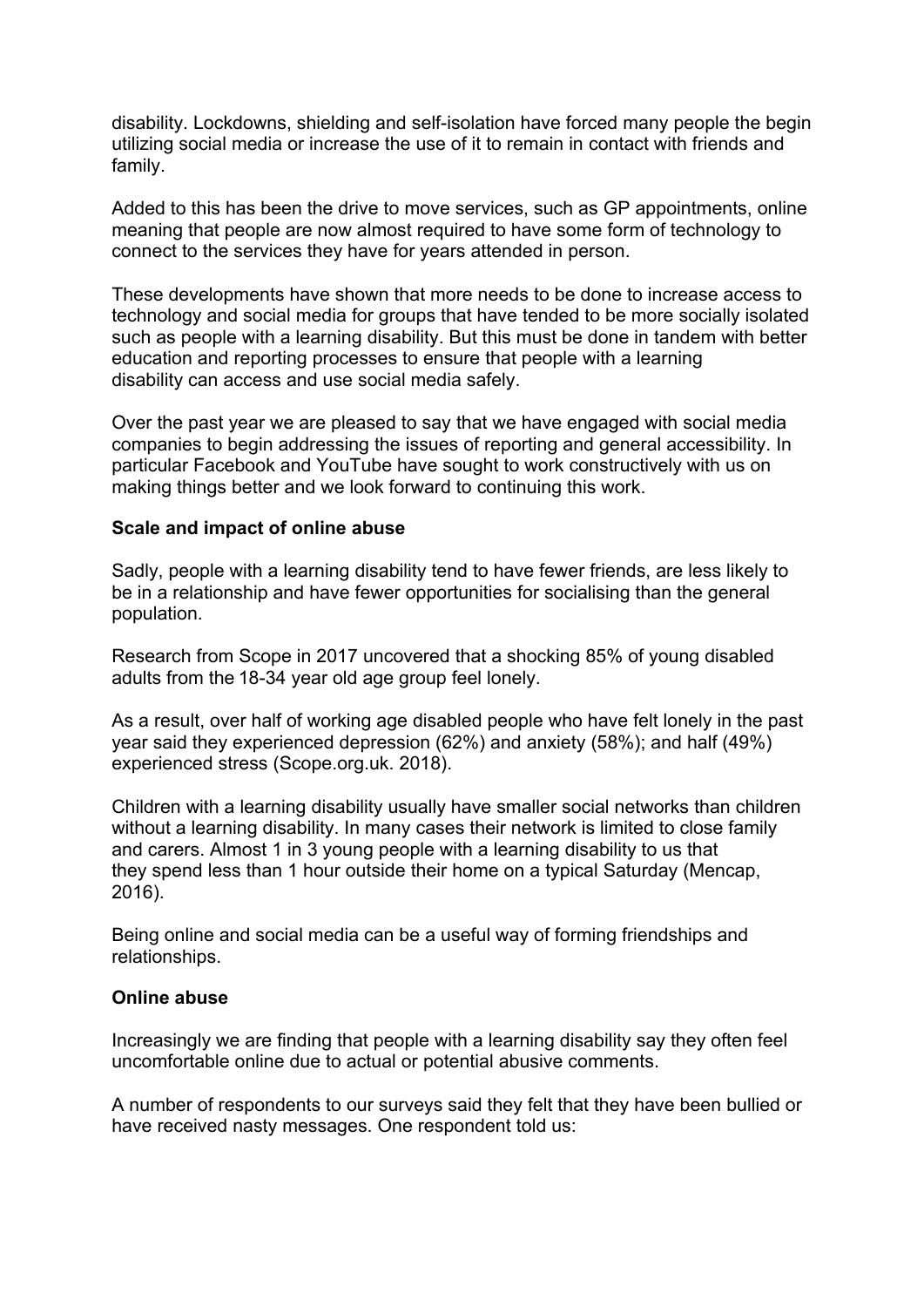*"I do not enjoy being online. Because I find it hard to read and write I find it awkward to use things online. I prefer to talk to people face to face. Talking to people online makes me feel uncomfortable and like I am not in control. I think social media can be over the top sometimes with people fighting and making nasty comments online"*

We have also heard from a number of families that their loved one has been targeted on social media by 'vigilante' groups. These groups tend to target vulnerable people living alone and the pattern that has emerged is one where the group establishes contact over social media with the individual pretending to be someone underage and then arrange a meeting.

In the examples we have seen the person with a learning disability doesn't realise or understands the reference to the person being under-age, meaning they believe they are meeting with or going on a date with an adult.

At these meetings the group ambushes the person, usually filming the encounter. In videos we have seen, the group approaches and intimidates vulnerable people into admitting to a crime then these videos are posted on social media.

The targeting of vulnerable people based upon their disability over social media is unacceptable and the spreading of videos of these events over social media has the potential to ruin people's lives regardless of the outcome of any investigation or court case.

We want to see strong action taken by the police and social media companies to prevent the targeting of vulnerable innocent individuals by these groups. Social media companies need to do more to remove videos and other content which seeks to label someone as a 'paedophile' or vilify them. The police need to have a better understanding of learning disability and the impact this has on individuals and an awareness of the actions of these groups.

#### **Scams**

An issue that was highlighted by a substantial number of respondents to our survey is that people with a learning disability have been scammed by people befriending them online and then grooming them in order to extract money.

Given that less than 6% of people with a learning disability known to social services are in paid employment and tend to have little in the way of savings, financial losses can be catastrophic.

Our survey highlighted a number of these cases of scamming which had occurred when people had tried online dating.

*"I was on a dating & met someone who told me to communicate on WhatsApp. When I did they got my bank details & scammed me out of £800. .there's a lot of adverts online that I'm always tempted to buy then get myself into debt. I sometimes get scammed through gaming or emails & finish up with a virus on my computer."*

A sibling described how her autistic brother was particularly vulnerable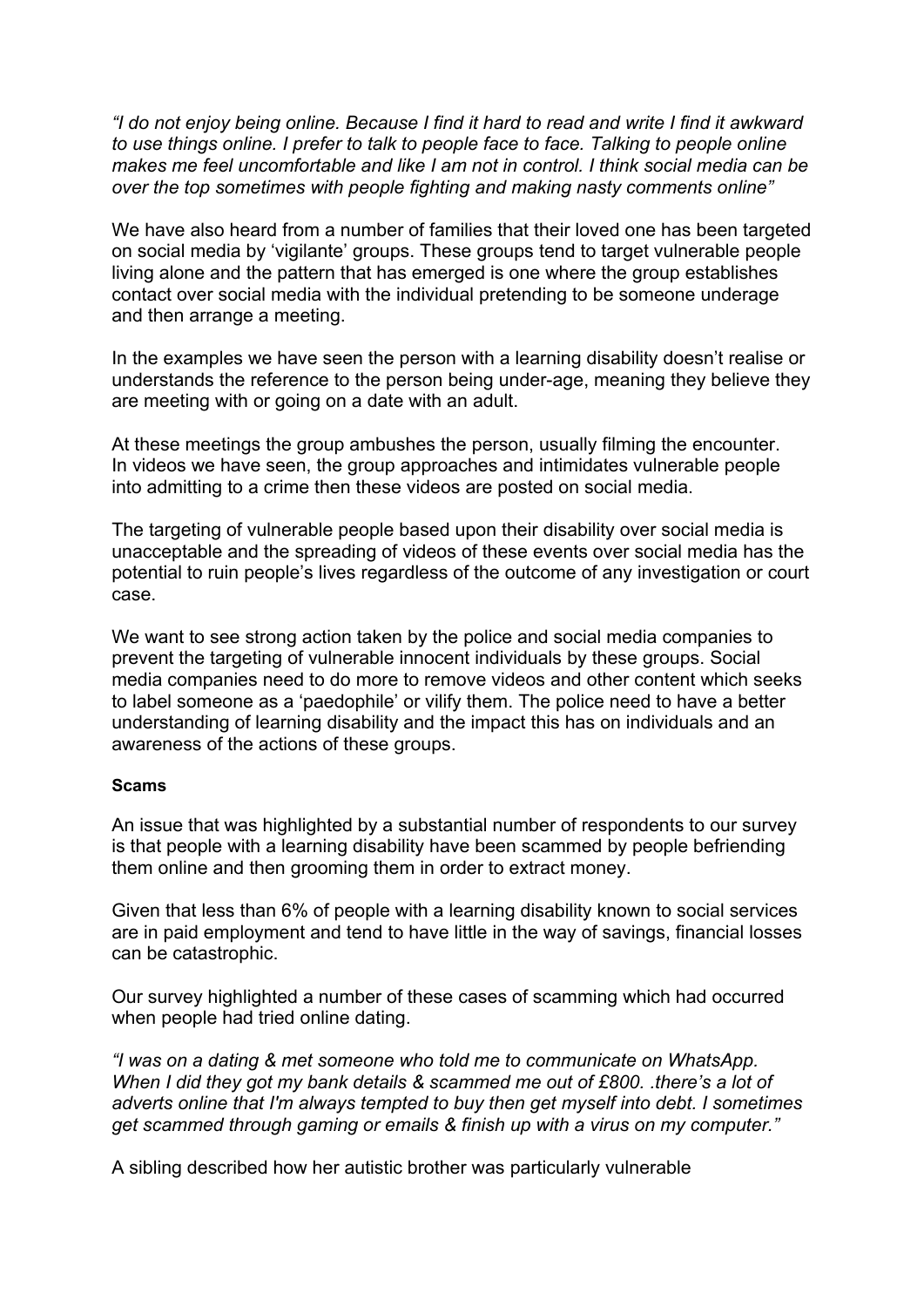*"My brother says he likes being on line because there is so much interesting information and it is like an encyclopaedia. From my point of view and I am his sister and appointee I find the internet is a very very dangerous place for my brother. My brother lives in supported living. In other words he has his own flat and has a support team who come and visit him each day to provide support in learning how to live independently. The internet is extremely dangerous for someone like my brother. He is a vulnerable adult and as such would be easily taken in by people who would say for example - give me £100 and I will be your friend and other such things. I have had to put on a child protection software called NetNanny on his computer to stop him accessing content that is totally inappropriate and would affect his behaviour negatively he saw it.*

This type of 'befriending' often referred to as 'mate crime' in the learning disability sector. In some cases it can extend beyond money to people being groomed for inappropriate images or sex. A respondent told us how:

*"Someone threatened to hurt my family when I wouldn't send them a dirty picture."*

What has become clear through respondents is this scamming or grooming is not uncommon. It can be targeted, persistent, sophisticated and tragically life changing for the individual and have a significant impact on their loved ones.

A sibling wrote about the experience of her brother which encapsulates this.

*"My brother was contacted by who he thought was the popstar Rita Ora. He had been tweeting about her and someone posing as the celebrity contacted him.*

*He sent photos of itunes vouchers worth £2000 as 'Rita' had said she desperately needed the money to buy her own records. In addition he was asked to give a further £600 to help 'Rita's' mother.*

*He also gave them his address, his father's address and sister's address as well as details of when he was on holiday. He was also asked to collect a package from Lagos and pay for flights from the USA for her.*

*He earns the minimum wage and works 1.5 hours a day (6.30-8am) – he cleans a supermarket before it opens - so this money represented months of work as well as money left to him by his mother.*

*The police took no action despite us reporting, although a Police Community Support Officer did keep an eye on his home while he was away on holiday. We contacted Rita Ora's agent who did succeed in closing some of the accounts down.*

*He's now had to promise his father not to use Instagram or Twitter. My father is looking into setting up some sort of trust so that he will not have access to large sums of money in the future. So basically, it has changed the shape of his life because it's clear we can't keep him safe. The real pain that it caused was he genuinely thought he was dating Rita Ora and that she loved him. He's heart broken and was depressed for months."*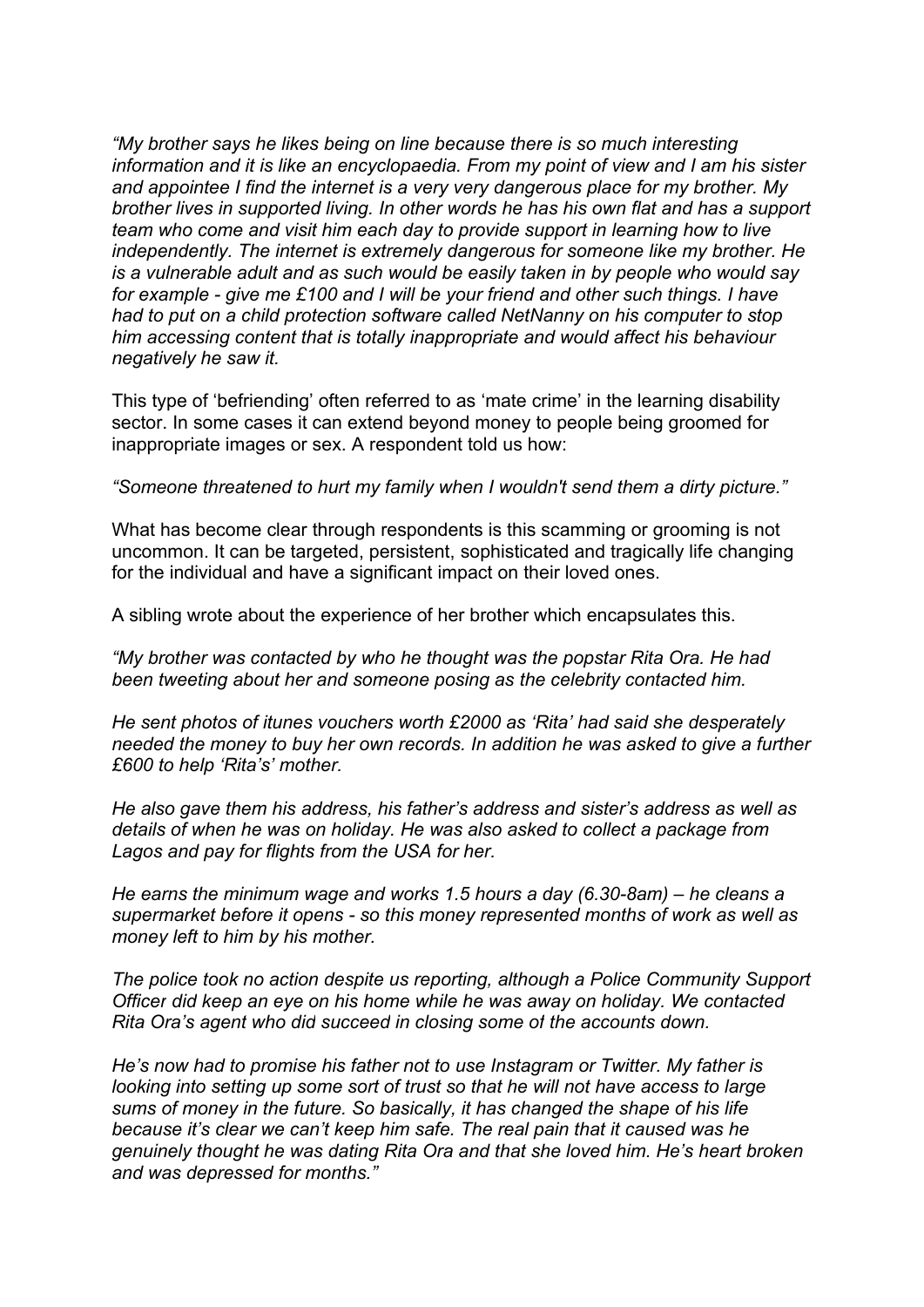Scams such as the one described above are having a profound impact on people with a learning disability and have the potential to devastate lives. Social media companies have sophisticated methods to detect copyright infringements and other violations. We believe this same level of attention should be given to detecting scams targeted at vulnerable people.

### **Making complaints systems accessible**

People with a learning disability tell us that routes for raising concerns and registering complaints are often not accessible. In response to questions regarding the accessibility in reporting online abuse and bullying, Amy Clarke, Digital Assistant at Mencap, gave evidence to the Petitions Committee as part of said the above mention inquiry. She said:

*"[Social media companies] can make it more obvious how you report abuse. There should put a big button to report abuse and make sure it's accessible and easy to use. In my experience, it took ages for them to get back to me as well. If you report something, they should get back to you quicker, but also have a number to call to speak to someone. Not everyone is good with using emails so it is good to have someone to speak to."*

We remain concerned at the lack of easy read information in the reporting system and the difficulty in reaching someone to speak with over the phone. Easy read information is a way of communicating, using jargon free, simple to understand text and accompanying images. While we continue to have discussions with social media companies on this issue, more action is needed to ensure that people with a learning disability, carers and families have the skills, knowledge and support to keep themselves as safe as possible online.

# **Government proposals to tackle this through the Online Safety Bill**

#### *Duty of care*

The introduction of a 'duty of care' on companies to regulate and remove harmful content is a welcome step. This could help tackled some of the issues mentioned above through introducing accessible and consistent reporting systems so that people with a learning disability can report potentially harmful content and have the confidence that this will be dealt with quickly and fairly by the platform.

# *Regulator*

The new regulator, expected to be Ofcom, will play an important role in implementing the intention of this legislation through creating Codes of Practice. It is important that the process to create the Codes of Practice is accessible and takes an approach of co-creation with people with a learning disability, families and carers. We also hope that this work will sit alongside an increase in engagement between social media companies and people with a learning disability, families and carers.